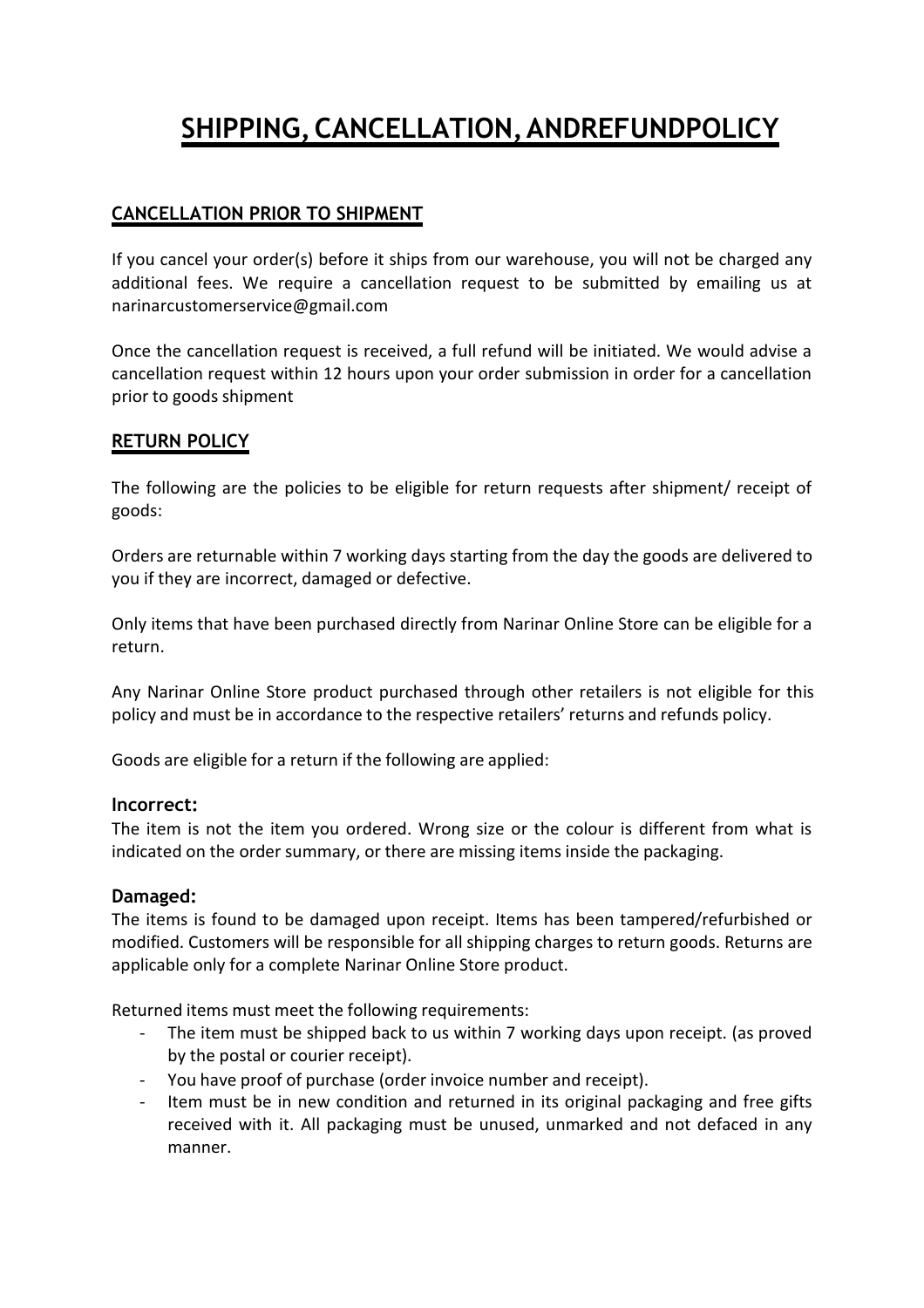- Item must be returned in the original box (or with, at least, suitable packaging) to protect the Product from damage during return delivery.

Change of order and cancellation of order will not be permitted once payment has been confirmed. Any cancellations due to a change of mind will not be accepted.

We reserve the right to reject any cancellation, refund that deemed unfit or unreasonable.

## **REFUND POLICY**

Your full refund will be issued once we have received and examined the returned goods at our return center. Once the returned goods fulfil our return policy, the full refund will be initiated. The method of refund will be processed depending on your original payment method:

- Online Bank Transfer, full refunds will be credited into your bank account via online bank transfer, which should be posted within 3-5 working days.
- Credit card refunds services, refunds will be sent to the card-issuing bank.

Kindly contact your card-issuing bank with regards to the duration of the credit refunds.

#### **SHIPPING POLICY**

#### **Shipping Address**

We will only ship to addresses provided in the billing address or shipment address provided during your purchase.

Please ensure correct addresses and reachable phone number are provided when completing your order. We do not ship to P.O Boxes (Post-Office Box) and only to valid legitimate shipping addresses.

We will not be liable in the event of an incorrect shipping address is provided and goods are returned to us.

All re-delivery of goods to you will be charged for a associated shipping charges which will be disclosed upon request for a second delivery attempt.

## **Change In Shipping Address**

If you have any request for change of shipping address, please email us at [narinarcustomerservice@gmail.com](mailto:sales@vidcrowdmedia.com) within 12 hours upon your order submission.

If request of change in shipping address is made after 24 hours upon order confirmation, customers will be responsible for any associated shipping charges.